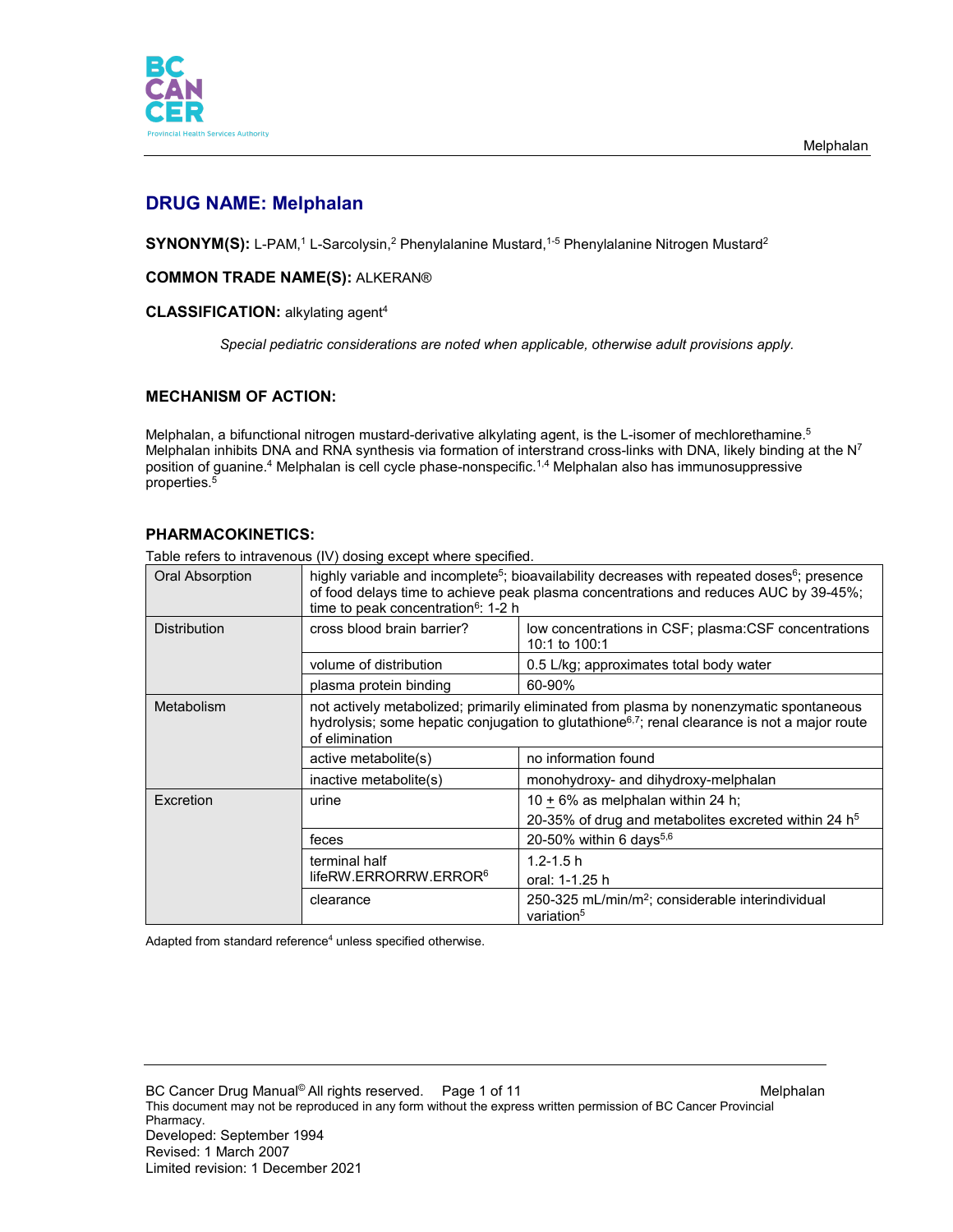

### **USES:**

|  |  | <b>Primary uses:</b> |
|--|--|----------------------|
|  |  |                      |

- \*Multiple myeloma between the Breast cancer<sup>1,5</sup>
- 

### *<u>Other</u> uses:*

\*Ovarian cancer **Conditioning regimen pre-autologous and allogenic BMT**<sup>1,4,8,9</sup> Melanoma (hyperthermic isolated limb perfusion) Neuroblastoma2,2,3,6 Rhabdomyosarcoma1,7,9 Waldenstrom's macroglobulinemia1

\*Health Canada approved indication

### **SPECIAL PRECAUTIONS:**

#### *Caution:*

- Patients with a history of skin rash with other alkylating agents (e.g., chlorambucil) may have increased risk of rash with melphalan.4
- Generally melphalan should not be used concurrently with radiation, <sup>4</sup> however melphalan has been used with radiation for the treatment of multiple myeloma,<sup>10</sup>
- Administer with caution in patients with bone marrow suppression, and/or in patients whose bone marrow reserve may be compromised by recent chemotherapy or radiation.4
- Patients with renal impairment are at risk for uremic marrow suppression; severe leukopenia may occur.<sup>4</sup>
- *Hepatitis B (HBV) reactivation:* All lymphoma patients should be tested for both HBsAg and HBcAb. If either test is positive, such patients should be treated with lamivudine 100 mg/day orally, for the entire duration of chemotherapy and for six months afterwards. Such patients should also be monitored with frequent liver function tests and HBV DNA at least every two months. If the hepatitis B virus DNA level rises during this monitoring, management should be reviewed with an appropriate specialist with experience managing hepatitis and consideration given to halting chemotherapy.<sup>11</sup>

#### *Carcinogenicity:* Melphalan is carcinogenic. 4

*Mutagenicity:* Mutagenic in Ames test and mammalian *in vitro* mutation test.12,13 Melphalan is clastogenic in mammalian *in vitro* and *in vivo* chromosome tests.4

*Fertility:* Both reversible and permanent sterility and infertility have been reported with melphalan. 1,4 These effects may be related to the dose and length of therapy<sup>1,8</sup>; the total dose below which there is no risk to fertility has not been established. Prediction of the degree of testicular or ovarian function impairment is complicated by the common use of combination therapy.

**Pregnancy:** FDA Pregnancy Category D.<sup>6</sup> There is positive evidence of human fetal risk, but the benefits from use in pregnant women may be acceptable despite the risk (e.g., if the drug is needed in a life-threatening situation or for a serious disease for which safer drugs cannot be used or are ineffective).

**Breastfeeding** is not recommended due to the potential secretion into breast milk.<sup>4</sup>

# **SIDE EFFECTS:**

The table includes adverse events that presented during drug treatment but may not necessarily have a causal relationship with the drug. Because clinical trials are conducted under very specific conditions, the adverse event rates observed may not reflect the rates observed in clinical practice. Adverse events are generally included if they were reported in more than 1% of patients in the product monograph or pivotal trials, and/or determined to be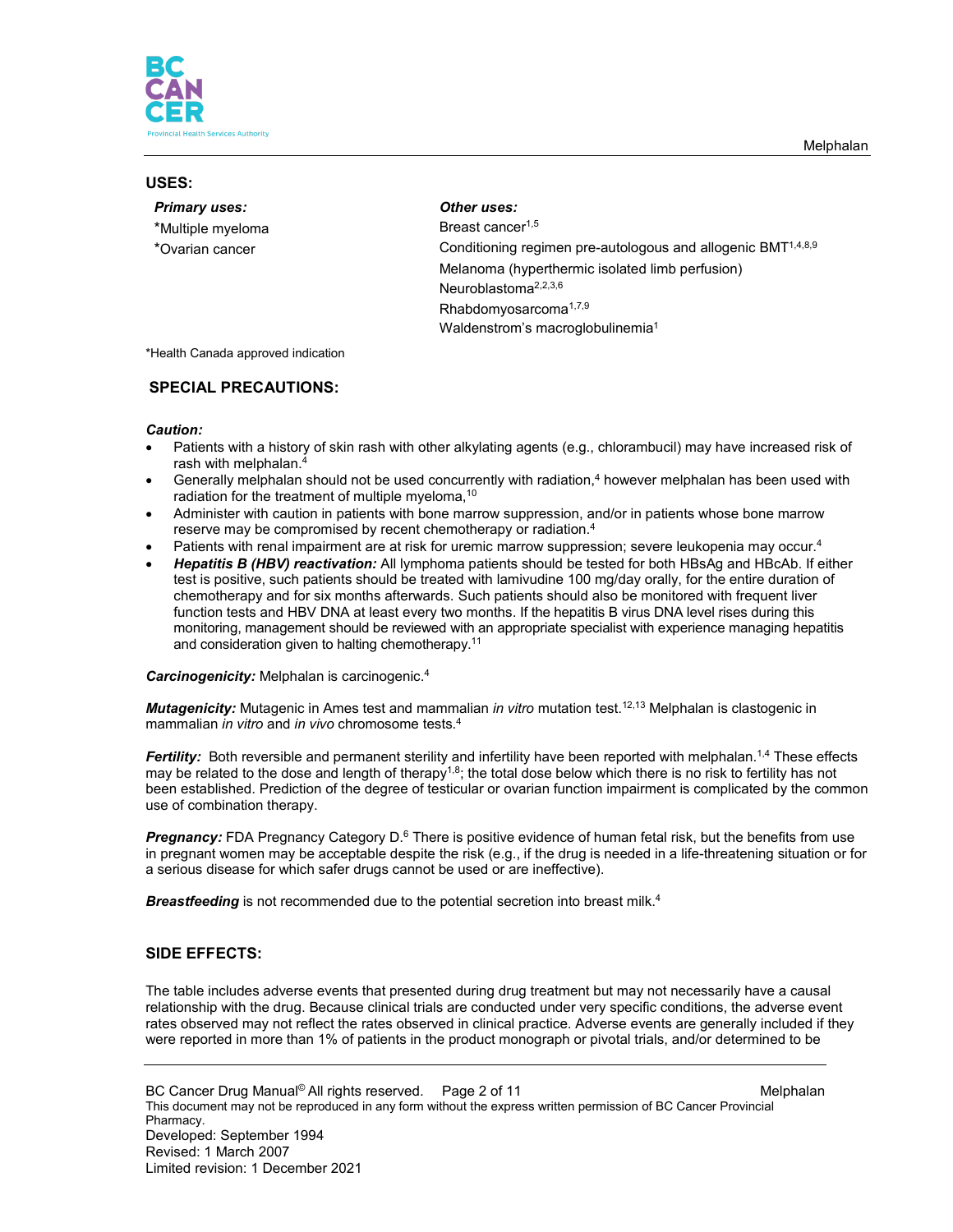

clinically important.<sup>14</sup> When placebo-controlled trials are available, adverse events are included if the incidence is <u>></u> 5% higher in the treatment group.

#### **The following table is based on IV and oral data using several different dosing schedules unless otherwise specified. For information regarding hyperthermic isolated limb perfusion, see paragraph following Parenteral Administration table.**

| <b>ORGAN SITE</b>                                                                                                                                                                                                                                                                  | <b>SIDE EFFECT</b>                                                                                                                                                                                                                                 |  |  |
|------------------------------------------------------------------------------------------------------------------------------------------------------------------------------------------------------------------------------------------------------------------------------------|----------------------------------------------------------------------------------------------------------------------------------------------------------------------------------------------------------------------------------------------------|--|--|
| Clinically important side effects are in <b>bold, italics</b>                                                                                                                                                                                                                      |                                                                                                                                                                                                                                                    |  |  |
| allergy/immunology                                                                                                                                                                                                                                                                 | hypersensitivity reactions including anaphylaxis (2%); typically occurs after several<br>courses of IV therapy, 5,15 see paragraph following Side Effects table                                                                                    |  |  |
|                                                                                                                                                                                                                                                                                    | vasculitis                                                                                                                                                                                                                                         |  |  |
| blood/bone marrow/<br>febrile neutropenia                                                                                                                                                                                                                                          | anemia <sup>5</sup> (11-60%, severe 2-12%) <sup>15</sup> ; typically occurs 6-8 weeks after initiation of<br>therapy; hemolytic anemia also reported                                                                                               |  |  |
|                                                                                                                                                                                                                                                                                    | immunosuppression, <sup>1</sup> leukopenia, neutropenia (5-79%, severe 3-37%) <sup>8,15</sup> ; dose related,<br>variable onset, <sup>2</sup> has occurred after 5 days <sup>5,8</sup> ; typically occurs 2-3 weeks after initiation<br>of therapy |  |  |
|                                                                                                                                                                                                                                                                                    | thrombocytopenia (5-55%, severe 3-43%), $8,15$ typically occurs 2-3 weeks after initiation<br>of therapy <sup>5</sup>                                                                                                                              |  |  |
| cardiovascular<br>(arrhythmia)                                                                                                                                                                                                                                                     | atrial fibrillation; after high-dose melphalan <sup>1</sup>                                                                                                                                                                                        |  |  |
| cardiovascular (general)                                                                                                                                                                                                                                                           | hypotension <sup>7</sup>                                                                                                                                                                                                                           |  |  |
| constitutional symptoms                                                                                                                                                                                                                                                            | fatigue <sup>14</sup>                                                                                                                                                                                                                              |  |  |
| dermatology/skin                                                                                                                                                                                                                                                                   | extravasation hazard: vesicant $^{16}$                                                                                                                                                                                                             |  |  |
|                                                                                                                                                                                                                                                                                    | alopecia (7-9%, severe 0.5%) <sup>15</sup> ; dose related, 100% after high-dose melphalan                                                                                                                                                          |  |  |
| injection site reaction (50%); burning, <sup>7</sup> irritation, pain, ulceration, flushing, and sensation<br>of warmth and/or tingling, typically mild and resolves in a few hours without treatment;<br>skin necrosis rarely requiring skin grafting has occurred <sup>5,7</sup> |                                                                                                                                                                                                                                                    |  |  |
|                                                                                                                                                                                                                                                                                    | maculopapular and urticarial rash, <sup>5</sup> dermatitis, and pruritis <sup>5</sup>                                                                                                                                                              |  |  |
| endocrine                                                                                                                                                                                                                                                                          | antidiuretic hormone secretion abnormality <sup>6</sup>                                                                                                                                                                                            |  |  |
| gastrointestinal                                                                                                                                                                                                                                                                   | emetogenic potential <sup>17</sup> : dose related; rare for low dose oral; highly emetogenic for                                                                                                                                                   |  |  |
|                                                                                                                                                                                                                                                                                    | high dose ( $\geq 100$ mg/m <sup>2</sup> ) and stem-cell or bone marrow transplantation <sup>18-22</sup>                                                                                                                                           |  |  |
|                                                                                                                                                                                                                                                                                    | anorexia $7$                                                                                                                                                                                                                                       |  |  |
|                                                                                                                                                                                                                                                                                    | diarrhea; dose related, typically occurs 1 week after high-dose melphalan                                                                                                                                                                          |  |  |
| nausea and vomiting; dose related <sup>5</sup> ; (<30%, severe <2%) <sup>6,8,15</sup> ; (30-90% after high-dose<br>melphalan) $^{6,21}$                                                                                                                                            |                                                                                                                                                                                                                                                    |  |  |
|                                                                                                                                                                                                                                                                                    | stomatitis ( $\leq$ 50%) <sup>1,23</sup> ; dose related <sup>8</sup>                                                                                                                                                                               |  |  |
| hemorrhage                                                                                                                                                                                                                                                                         | hemorrhage <sup>15</sup> (severe 1-3%) <sup>15</sup>                                                                                                                                                                                               |  |  |
| hepatobiliary/pancreas                                                                                                                                                                                                                                                             | hepatic toxicity; after high-dose melphalan <sup>15</sup>                                                                                                                                                                                          |  |  |
| infection                                                                                                                                                                                                                                                                          | infection not otherwise specified <sup>15</sup> (5-21%, severe 2-14%) <sup>15</sup>                                                                                                                                                                |  |  |
| metabolic/laboratory                                                                                                                                                                                                                                                               | abnormal liver function tests; elevated transaminases <sup>6</sup> ; usually mild, typically seen with<br>high-dose melphalan <sup>15</sup>                                                                                                        |  |  |
|                                                                                                                                                                                                                                                                                    | hyperuricemia; typically seen early after starting treatment in patients with renal<br>damage                                                                                                                                                      |  |  |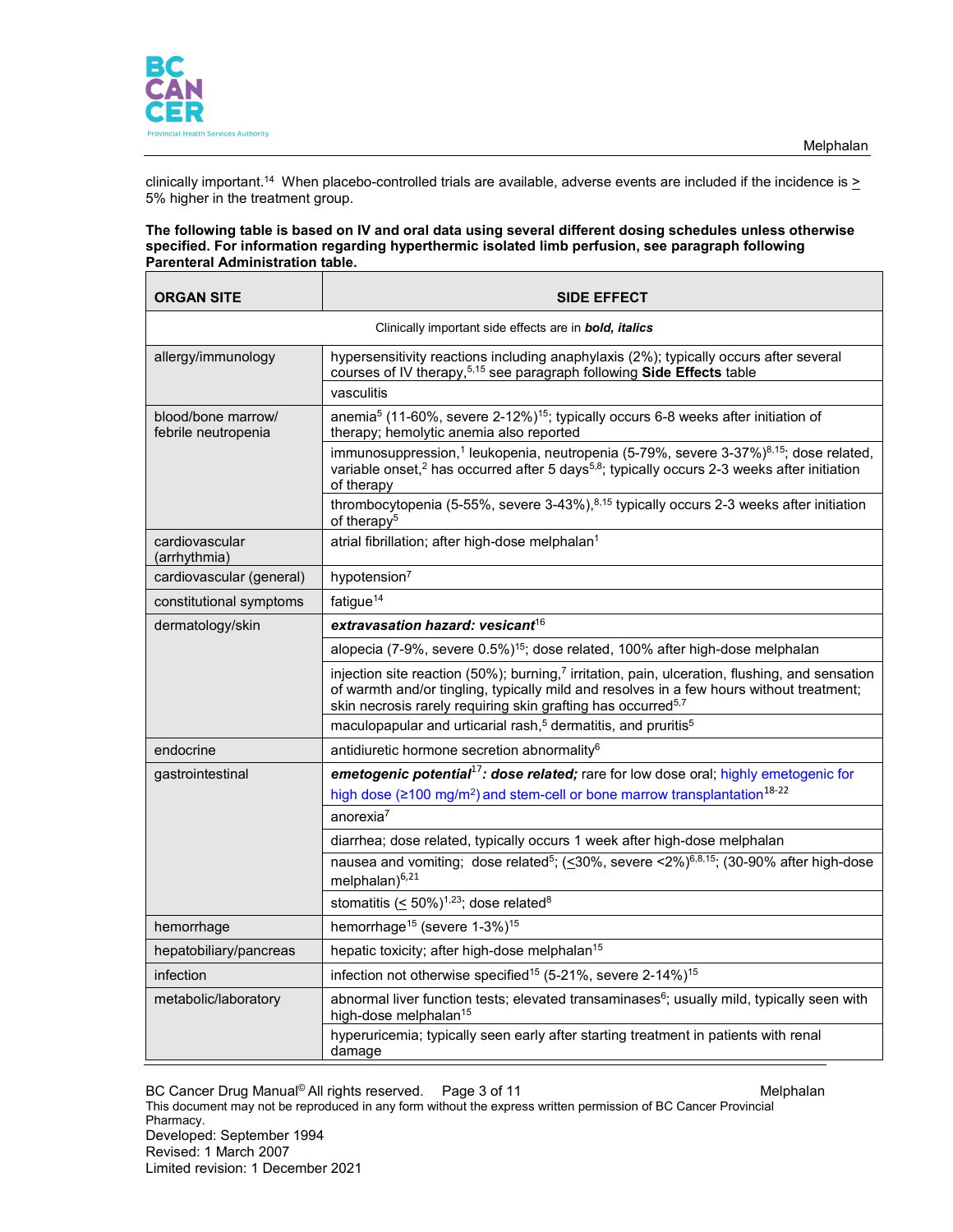

| <b>ORGAN SITE</b>    | <b>SIDE EFFECT</b>                                                                                         |  |  |
|----------------------|------------------------------------------------------------------------------------------------------------|--|--|
|                      | Clinically important side effects are in <b>bold, italics</b>                                              |  |  |
|                      | elevated serum creatinine                                                                                  |  |  |
|                      | hyponatremia <sup>1</sup> ; after high-dose melphalan <sup>1</sup>                                         |  |  |
| neurology            | neuropathy <sup>15</sup> (2%) <sup>15</sup>                                                                |  |  |
|                      | radiation myelopathy <sup>6</sup>                                                                          |  |  |
|                      | seizure <sup>1</sup> ; in patients with renal failure <sup>1</sup>                                         |  |  |
| pulmonary            | pulmonary fibrosis/interstitial pneumonitis; see paragraph following <b>Side Effects</b> table             |  |  |
| renal/genitourinary  | bladder irritation/cystitis <sup>6</sup>                                                                   |  |  |
|                      | renal failure <sup>1</sup>                                                                                 |  |  |
| secondary malignancy | carcinoma; cumulative dose and duration dependent                                                          |  |  |
|                      | acute leukemia (2%-20%); cumulative dose and duration dependent                                            |  |  |
|                      | myeloproliferative syndrome (2%-20%); cumulative dose and duration dependent                               |  |  |
| sexual/reproductive  | amenorrhea; typically duration dependent <sup>5</sup>                                                      |  |  |
| function             | infertility/sterility; testicular suppression, ovarian suppression/failure; reversible and<br>irreversible |  |  |
| vascular             | veno-occlusive disease; after high-dose melphalan                                                          |  |  |

Adapted from standard reference<sup>4</sup> unless specified otherwise.

*Hypersensitivity reactions* including anaphylaxis have been reported in 2% of patients receiving melphalan. Hypersensitivity reactions occur most commonly after several courses of IV therapy<sup>5,23</sup>; early hypersensitivity reactions and reactions with oral melphalan have also been reported.<sup>4,15</sup> These reactions are characterized by urticaria, pruritis, edema, and in some patients tachycardia, bronchospasm, dyspnea, hypotension, chest pain, and rarely cardiac arrest.<sup>4</sup> Antihistamines and corticosteroids are standard treatment. Melphalan should be discontinued after a hypersensitivity reaction.4

*Gastrointestinal toxicities*: The nausea and vomiting, diarrhea, and stomatitis associated with melphalan are dose related.<sup>8</sup> Mild nausea and vomiting may occur in patients receiving conventional oral doses of melphalan<sup>4,6,8,15</sup>; however, routine prophylactic antiemetics are usually not required.<sup>11,15</sup> Administering melphalan in divided doses rather than as a single daily dose may reduce the incidence of nausea.<sup>23</sup> With high-dose IV therapy, vomiting, diarrhea, and stomatitis become the dose-limiting toxicities.<sup>2-4</sup>

*Pulmonary fibrosis and interstitial pneumonitis* have been reported with melphalan use. <sup>4</sup> Melphalan-related pulmonary toxicity is not related to dose or duration of therapy. Melphalan should be discontinued if signs of pulmonary toxicity occur (cough, fever, rales, dyspnea, respiratory distress, and hypoxia). A hypersensitivity mechanism may contribute to these toxicities.1 Pulmonary fibrosis may be reversible following melphalan withdrawal and administration of steroids, but may progress despite withdrawal of melphalan.<sup>1</sup> Fatalities have occurred.<sup>4</sup>

*Bone marrow suppression,* primarily leukopenia and thrombocytopenia, <sup>1</sup> are the most common and dose-limiting side effects of melphalan.<sup>4,5</sup> Bone marrow suppression typically occurs gradually, is usually moderate in severity, and is reversible<sup>4,5</sup>; irreversible marrow failure has been reported.<sup>4,5</sup> With continuous short courses of therapy, leukopenia and thrombocytopenia typically do not occur until the second or third week of treatment and recover by 4- 6 weeks.2,3,5,24 Delayed myelosuppression may occur with counts continuing to fall for 6-8 weeks after initiation of therapy.<sup>4</sup> Rapid onset of profound myelosuppression often occurs at doses above 140 mg/m<sup>2,3,24</sup> Myeloma patients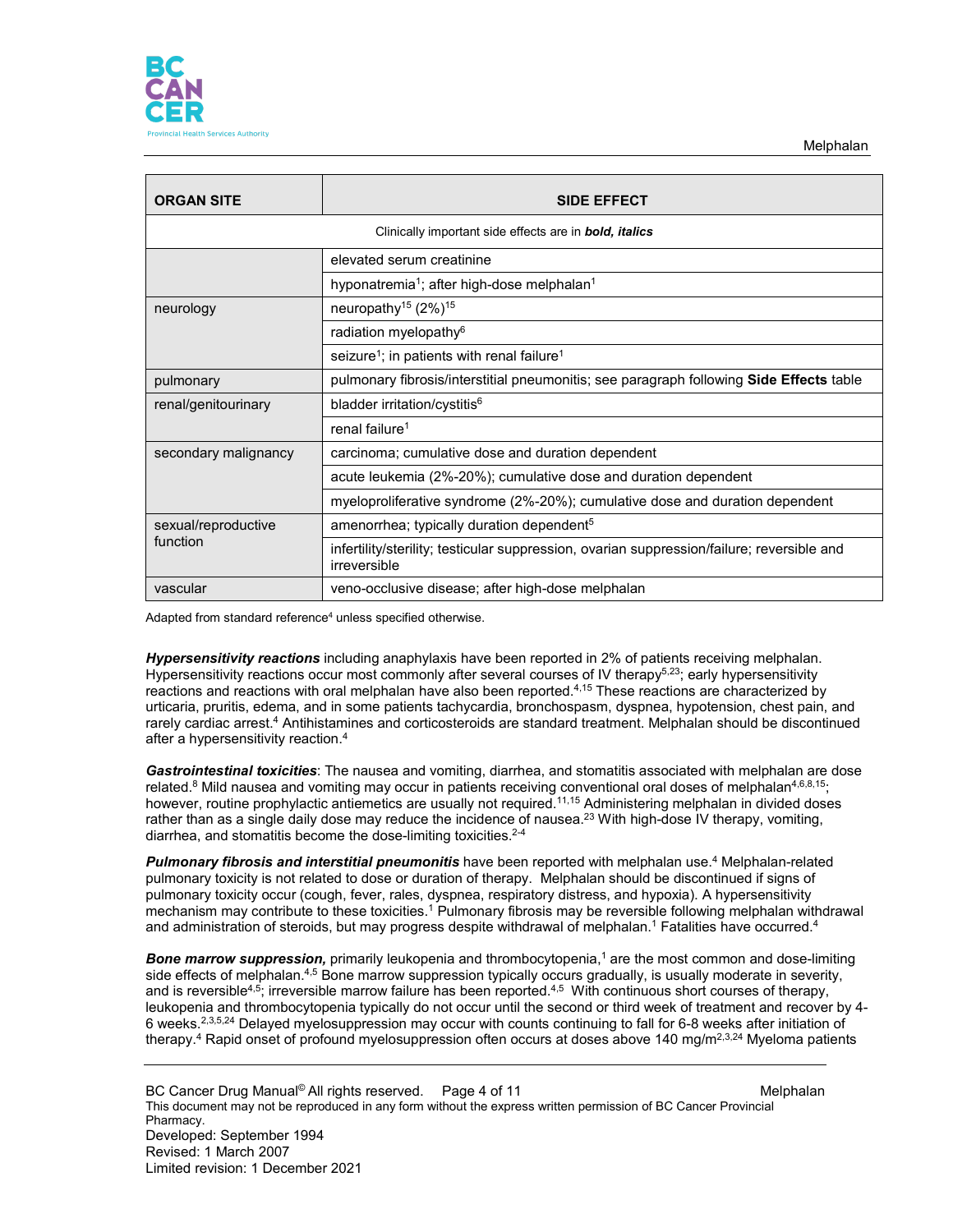

often do not have normal blood counts prior to melphalan treatment; abnormal blood counts may persist after discontinuing treatment. In these cases the nadir information will not be relevant.

Due to the significant interpatient variability of oral melphalan absorption, it is recommended that the melphalan dosage be escalated until some myelosuppression is observed.<sup>4</sup> For patients with evidence of bone marrow failure, discontinue melphalan; evidence of marrow regeneration should be obtained before restarting treatment. The incidence of severe myelosuppression is greater in patients receiving IV melphalan.<sup>5</sup>

*Hyperuricemia* may result from cell lysis by cytotoxic chemotherapy and may lead to electrolyte disturbances or acute renal failure.<sup>25</sup> It is most likely with highly proliferative tumours of massive burden, such as leukemias, highgrade lymphomas, and myeloproliferative diseases. The risk may be increased in patients with preexisting renal dysfunction, especially ureteral obstruction. Suggested prophylactic treatment for high-risk patients<sup>26</sup>:

- aggressive hydration
- allopurinol
- alkalinization of urine, if the uric acid level is elevated, use sodium bicarbonate IV or PO titrated to maintain urine  $pH > 7$

| <b>AGENT</b>                      | <b>EFFECT</b>                                     | <b>MECHANISM</b>                                                                                                                                                                                                                                 | <b>MANAGEMENT</b>                                                                                                                                                                                                                 |
|-----------------------------------|---------------------------------------------------|--------------------------------------------------------------------------------------------------------------------------------------------------------------------------------------------------------------------------------------------------|-----------------------------------------------------------------------------------------------------------------------------------------------------------------------------------------------------------------------------------|
| carmustine <sup>1,5,8,27</sup>    | increased risk of<br>pulmonary toxicity           | melphalan may reduce the<br>threshold for carmustine-<br>induced pulmonary toxicity                                                                                                                                                              | caution; monitor for<br>pulmonary toxicity                                                                                                                                                                                        |
| cimetidine <sup>5,24,28</sup>     | decreased therapeutic<br>effect of oral melphalan | reduced bioavailability of<br>oral melphalan by 30%;<br>alteration of gastric acidity<br>may decrease the<br>absorption of melphalan;<br>other mechanisms may be<br>involved                                                                     | usual monitoring <sup>5</sup> ; no<br>information found<br>regarding a potential<br>interaction between<br>melphalan and other $H_2$ -<br>antagonists, antacids, or<br>proton pump inhibitors                                     |
| cyclosporine <sup>4-6,27,29</sup> | increased risk of<br>nephrotoxicity               | unknown                                                                                                                                                                                                                                          | caution; monitor renal<br>function; dose reduction of<br>cyclosporine may be<br>necessary when used with<br>high-dose melphalan <sup>5,27</sup>                                                                                   |
| digoxin <sup>6,29</sup>           | decreased effect of digoxin<br>tablets            | melphalan-induced<br>changes on intestinal<br>mucosa cause a 50%<br>decrease in absorption of<br>digoxin tablets within 24-<br>48 h of melphalan<br>initiation; absorption<br>returns to normal within 1<br>week of melphalan<br>discontinuation | consider monitoring<br>digoxin levels, adjust<br>digoxin dose as needed;<br>digoxin oral elixir or liquid<br>filled capsules may<br>minimize the interaction<br>due to rapid and extensive<br>absorption of these<br>formulations |

#### **INTERACTIONS:**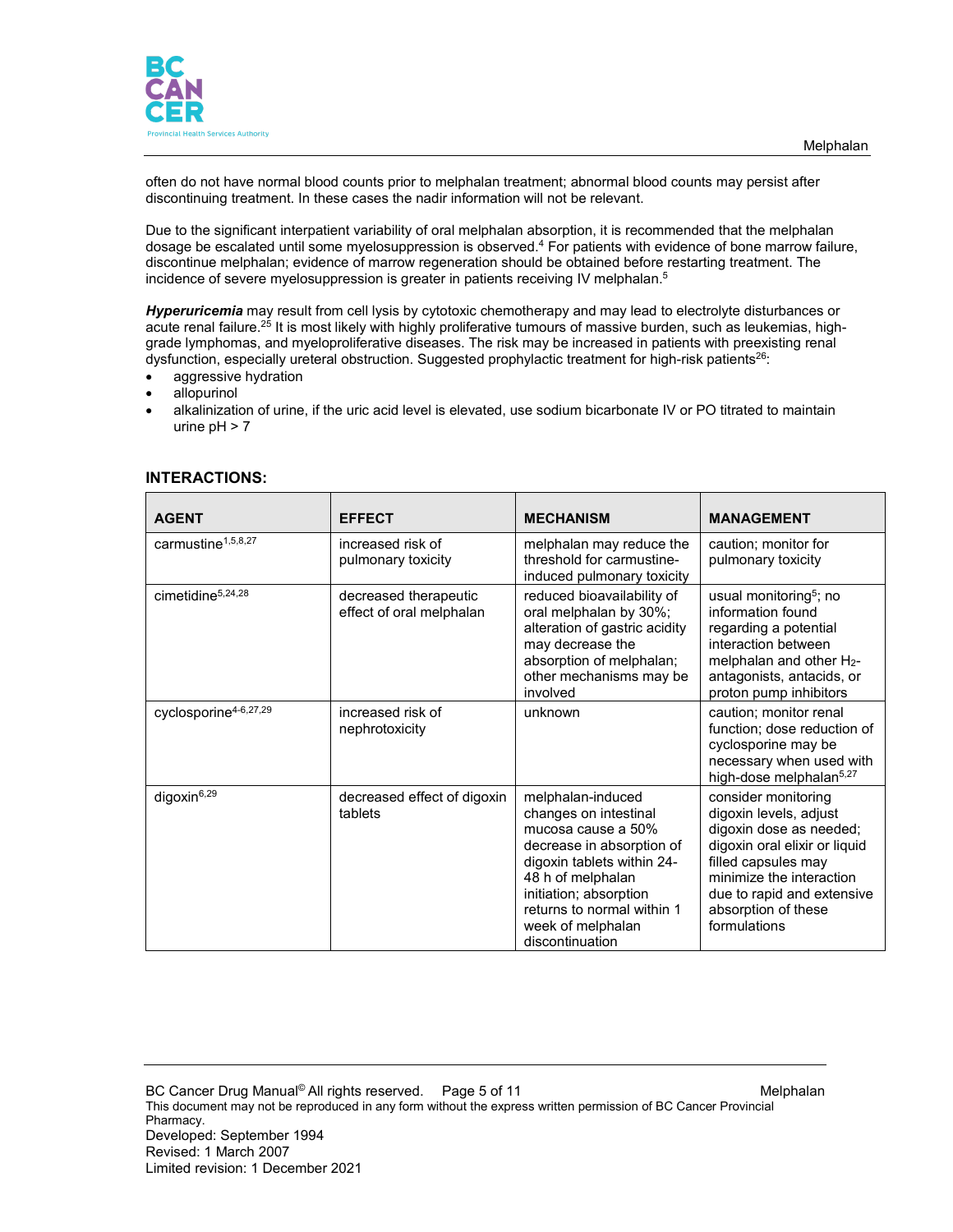



| <b>AGENT</b>                                     | <b>EFFECT</b>                                | <b>MECHANISM</b>                                                                                                                                                                                                                                                                                               | <b>MANAGEMENT</b>              |
|--------------------------------------------------|----------------------------------------------|----------------------------------------------------------------------------------------------------------------------------------------------------------------------------------------------------------------------------------------------------------------------------------------------------------------|--------------------------------|
| interferon-alfa induced<br>fever <sup>5,27</sup> | decreased therapeutic<br>effect of melphalan | possible increased<br>elimination via increased<br>chemical reactivity of<br>melphalan at the elevated<br>temperature <sup>2</sup> ; the increase<br>in body temperature may<br>increase the alkylating<br>action of melphalan,<br>countering the decreased<br>melphalan serum<br>concentrations <sup>27</sup> | usual monitoring <sup>27</sup> |

#### **SUPPLY AND PREPARATION:**

*Tablets:* Aspri Pharma Canada Inc. (for Aspen Pharma Trading Limited) supplies melphalan as a 2 mg film-coated tablet. Tablet does not contain lactose. Refrigerate. 30

*Injection*: Aspri Pharma Canada Inc. (for Aspen Pharma Trading Limited) supplies melphalan hydrochloride as 50 mg vials of freeze-dried powder. A 10 mL vial of solvent-diluent is provided (buffer solution also contains ethanol and propylene glycol). Store at room temperature and protect from light.<sup>30</sup>

*For basic information on the current brand used at BC Cancer, see [Chemotherapy Preparation and Stability](http://www.bccancer.bc.ca/health-professionals/clinical-resources/cancer-drug-manual)  [Chart](http://www.bccancer.bc.ca/health-professionals/clinical-resources/cancer-drug-manual) in Appendix.*

### **SOLUTION PREPARATION AND COMPATIBILITY:**

*For basic information on the current brand used at BC Cancer, see [Chemotherapy Preparation and Stability](http://www.bccancer.bc.ca/health-professionals/clinical-resources/cancer-drug-manual)  [Chart](http://www.bccancer.bc.ca/health-professionals/clinical-resources/cancer-drug-manual) in Appendix.*

Additional information: melphalan is incompatible with D5W and Lactated ringers<sup>6,31</sup>

# **PARENTERAL ADMINISTRATION:**

|                                                    | BC Cancer administration guideline noted in <b>bold</b> , <i>italics</i>                                                                                    |  |
|----------------------------------------------------|-------------------------------------------------------------------------------------------------------------------------------------------------------------|--|
| Subcutaneous                                       | not used due to corrosive nature                                                                                                                            |  |
| Intramuscular                                      | not used due to corrosive nature                                                                                                                            |  |
| Direct intravenous                                 | into tubing of running IV; see <b>Systemic Therapy Policy III-20:</b><br><b>Prevention and Management of Extravasation of</b><br><b>Chemotherapy</b>        |  |
| Intermittent infusionRW.ERRORRW.ERROR <sup>5</sup> | over 15-20 minutes; longer duration (up to 60 minutes) may be<br>used when mixed in large volumes due to concentration-<br>dependent stability requirements |  |
| Continuous infusion                                | not stable in solution                                                                                                                                      |  |
| Intraperitoneal <sup>1,5,23</sup>                  | has been used                                                                                                                                               |  |
| Intrapleural                                       | no information found                                                                                                                                        |  |
| Intrathecal                                        | no information found                                                                                                                                        |  |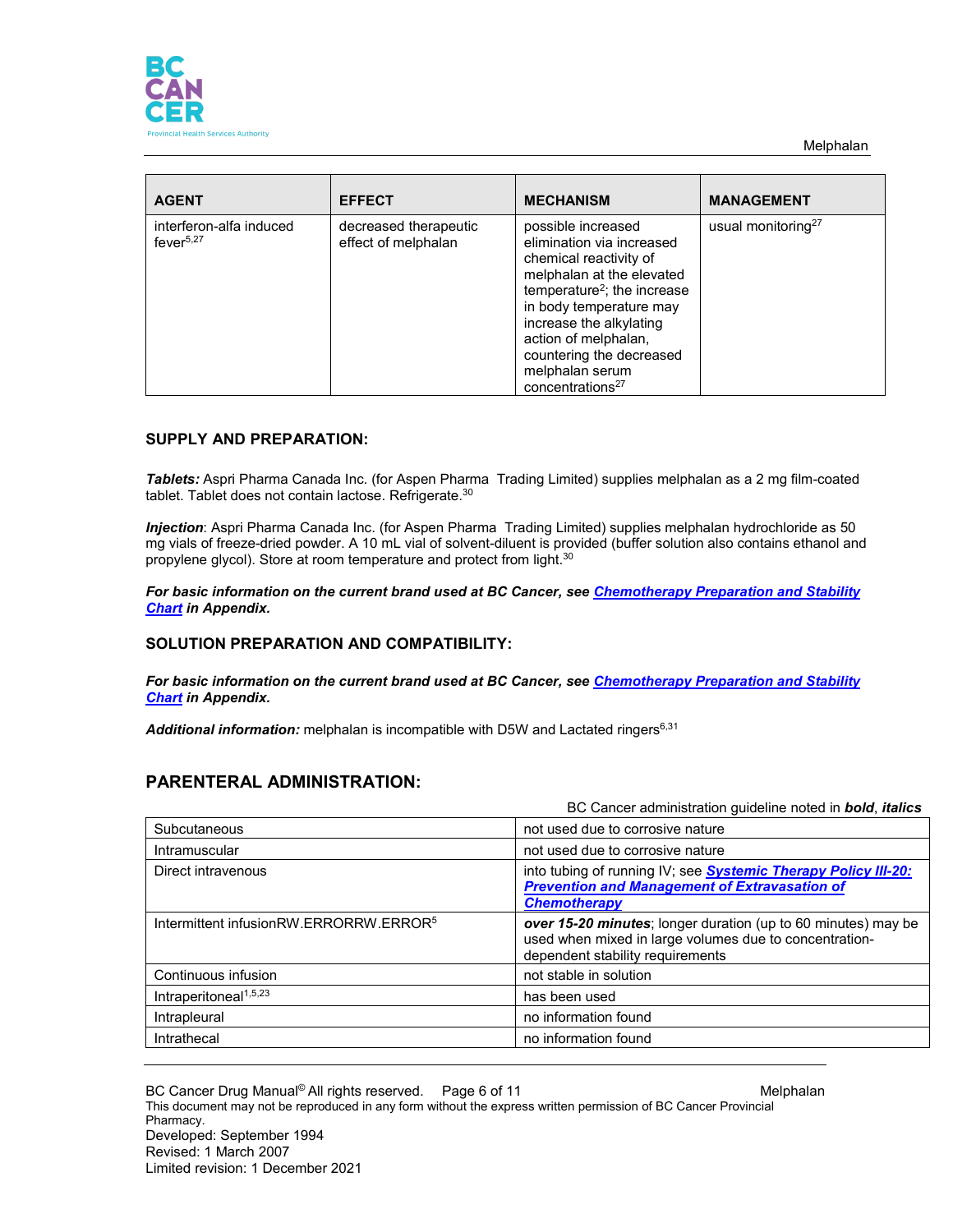

Melphalan

|                                                                    | BC Cancer administration quideline noted in <b>bold</b> , <i>italics</i> |
|--------------------------------------------------------------------|--------------------------------------------------------------------------|
| Intra-arterial/Hyperthermic isolated limb perfusion <sup>4,5</sup> | has been used, see paragraph below                                       |
| Intravesical                                                       | no information found                                                     |

*Hyperthermic isolated limb perfusion:* Melphalan for injection has been administered by hyperthermic isolated limb perfusion, as an adjunct to surgery, for the local treatment of melanoma.<sup>4</sup> The recommended dose of melphalan for perfusion is 1.0 mg/kg for the upper extremity and 1.5 mg/kg for the lower extremity. The total dose for a melphalan perfusion should not exceed 80 mg for upper extremity and 120 mg for lower extremity. Melphalan is administered into the arterial line of the perfusion in 3 equally divided doses at 5-minute intervals. For further administration details please refer to the manufacturer's product monograph.4

Melphalan concentrations decline rapidly from circulating perfusate with average terminal half-lives of 19 to 53 minutes.<sup>4</sup> Peak melphalan concentrations in the closed circuit perfusate are typically 10 to 100 times greater than peak concentrations in plasma observed following standard dose intravenous melphalan therapy.4 Systemic exposure to melphalan during limb perfusion is generally very low.4 Systemic complications are uncommon.

Side effects may include:

- $\bullet$  edema and slight erythema (80%)<sup>3</sup>
- $\bullet$  blistering (6%); typically occurs 14 days after treatment<sup>3</sup>
- wound complications, such as delayed healing and infection  $(5-10\%)^4$
- tissue necrosis and necrotizing fasciitis  $($ <1%) $4.5$
- transient paralysis, limb pain, nerve injury, and peripheral neuritis<sup>5</sup>
- pulmonary embolism, severe nerve or muscle damage, and arterial or venous thrombosis requiring amputation  $($  < 1%)<sup>4,5</sup>

• reversible bone marrow suppression (<5%)4

Local toxicity increases with increasing dose, duration of perfusion, and temperature.<sup>4</sup>

# **DOSAGE GUIDELINES:**

Refer to protocol by which patient is being treated. Numerous dosing schedules exist and depend on disease, response and concomitant therapy. Guidelines for dosing also include consideration of absolute neutrophil count (ANC). Dosage may be reduced, delayed or discontinued in patients with bone marrow depression due to cytotoxic/radiation therapy or with other toxicities.

#### *Adults***:**

BC Cancer usual dose noted in *bold, italics* Cycle Length: *Oral: 4 weeks*<sup>11</sup>*: 9 mg/m2 PO once daily for four consecutive days starting on day 1*  (total dose per cycle 36 mg/m2) adjusted to induce a therapeutic response but not cause a fall in neutrophil count below  $1 \times 10^9$ /L and/or a fall in platelet count below 100 x 109/L • Round dose to the nearest 2 mg. • Doses can be divided (e.g., BID-QID). • Adjust dose according to hematologic response. • Preferable to administer on an empty stomach. • Several variations exist of the combination melphalan and prednisone regimen. 5,15

BC Cancer Drug Manual© All rights reserved. Dage 7 of 11 Metalum Melphalan This document may not be reproduced in any form without the express written permission of BC Cancer Provincial Pharmacy. Developed: September 1994 Revised: 1 March 2007 Limited revision: 1 December 2021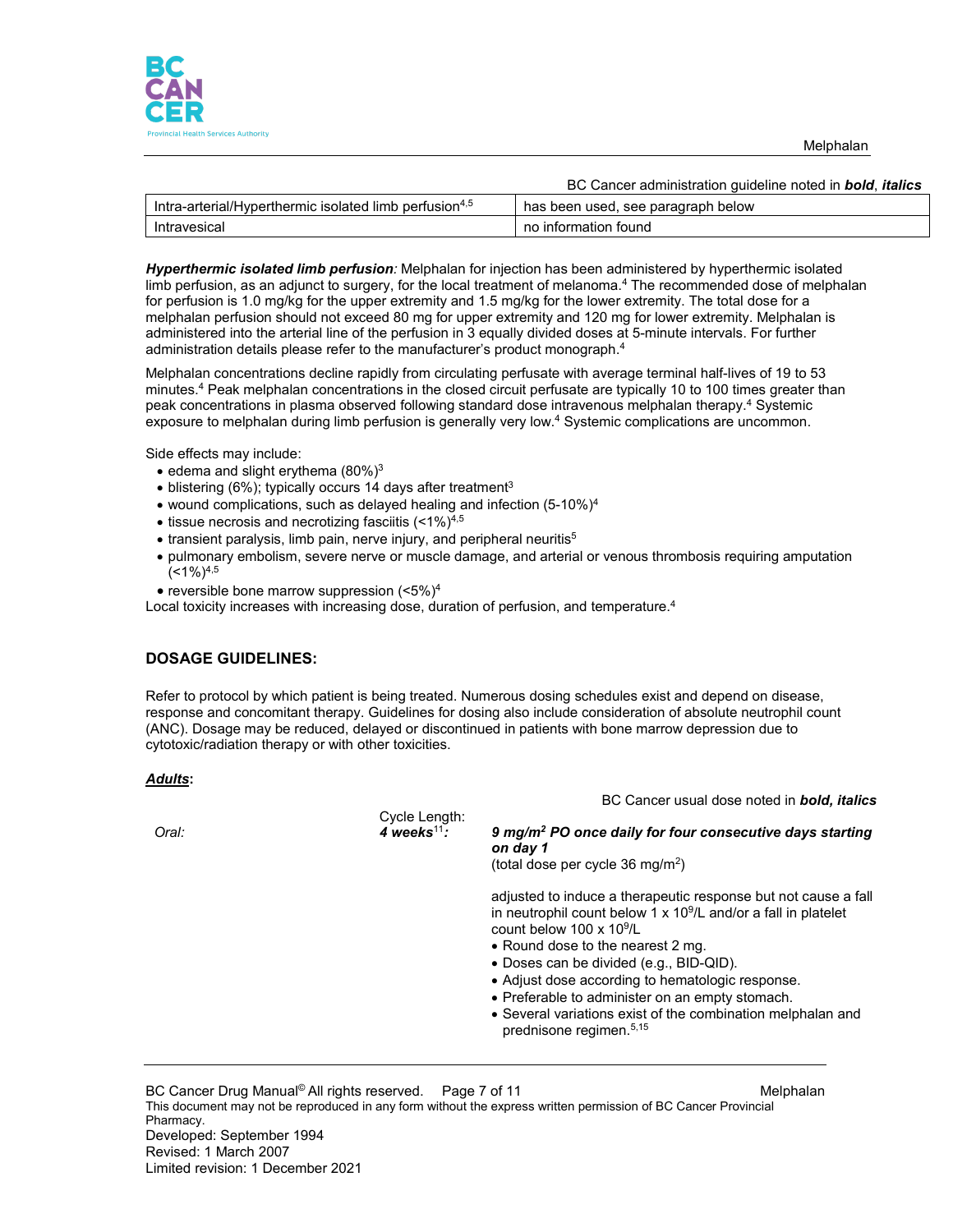Melphalan



| Cycle Length:              | BC Cancer usual dose noted in <b>bold, italics</b>                                                                                                                                                                                                                     |
|----------------------------|------------------------------------------------------------------------------------------------------------------------------------------------------------------------------------------------------------------------------------------------------------------------|
| n/aRW.ERRO<br>RRW.ERROR4   | initial: 10 mg PO once daily for seven consecutive days<br>(range 7-10 days) starting on day 1<br>(total dose 70 mg [range 70-100 mg])                                                                                                                                 |
|                            | followed by a rest period off treatment, during the drug free<br>period monitor blood counts, once the white blood cell count<br>is >4 x 10 <sup>9</sup> /L and the platelet count is >100 x 10 <sup>9</sup> /L, start<br>maintenance therapy                          |
|                            | maintenance: 2 mg PO once daily<br>adjusted to induce a therapeutic response but not cause a fall<br>in neutrophil count below 3-3.5 x 10 <sup>9</sup> /L<br>• Preferable to administer on an empty stomach.                                                           |
| n/aRW.ERRO<br>RRW.ERROR4   | initial: 6 mg PO once daily for fourteen consecutive days<br>(range 14-21 days) starting on day 1, adjusted based on<br>weekly blood counts<br>(total dose 84 mg [range 84-126 mg])                                                                                    |
|                            | followed by a rest period off treatment of up to 4 weeks,<br>during the drug free period monitor blood counts, once the<br>white blood cell count is $>4 \times 10^9$ /L and the platelet count is<br>>100 x 10 <sup>9</sup> /L, start maintenance therapy             |
|                            | maintenance: 2 mg PO once daily<br>adjusted to induce a therapeutic response but not cause a fall<br>in neutrophil count below 3-3.5 x 10 <sup>9</sup> /L<br>• Preferable to administer on an empty stomach.                                                           |
| $4-5$ weeks <sup>4</sup> : | 0.2 mg/kg PO once daily for five consecutive days starting on<br>day 1<br>(total dose per cycle 1 mg/kg)                                                                                                                                                               |
|                            | • Round dose to the nearest 2 mg.<br>• Preferable to administer on an empty stomach.                                                                                                                                                                                   |
| $n/a4$ :                   | initial: 0.15 mg/kg PO once daily for seven consecutive days<br>starting on day 1<br>(total dose 1.05 mg/kg)                                                                                                                                                           |
|                            | followed by a rest period off treatment of 2-6 weeks, during<br>the drug free period monitor blood counts, once the white<br>blood cell and platelet count are rising, start maintenance<br>therapy                                                                    |
|                            | maintenance: 0.05 mg/kg PO once daily or 2 mg PO once<br>dailv<br>adjusted to induce a therapeutic response but not cause a fall<br>in counts below 3-3.5 x 10 <sup>9</sup> /L<br>• Round dose to the nearest 2 mg.<br>• Preferable to administer on an empty stomach. |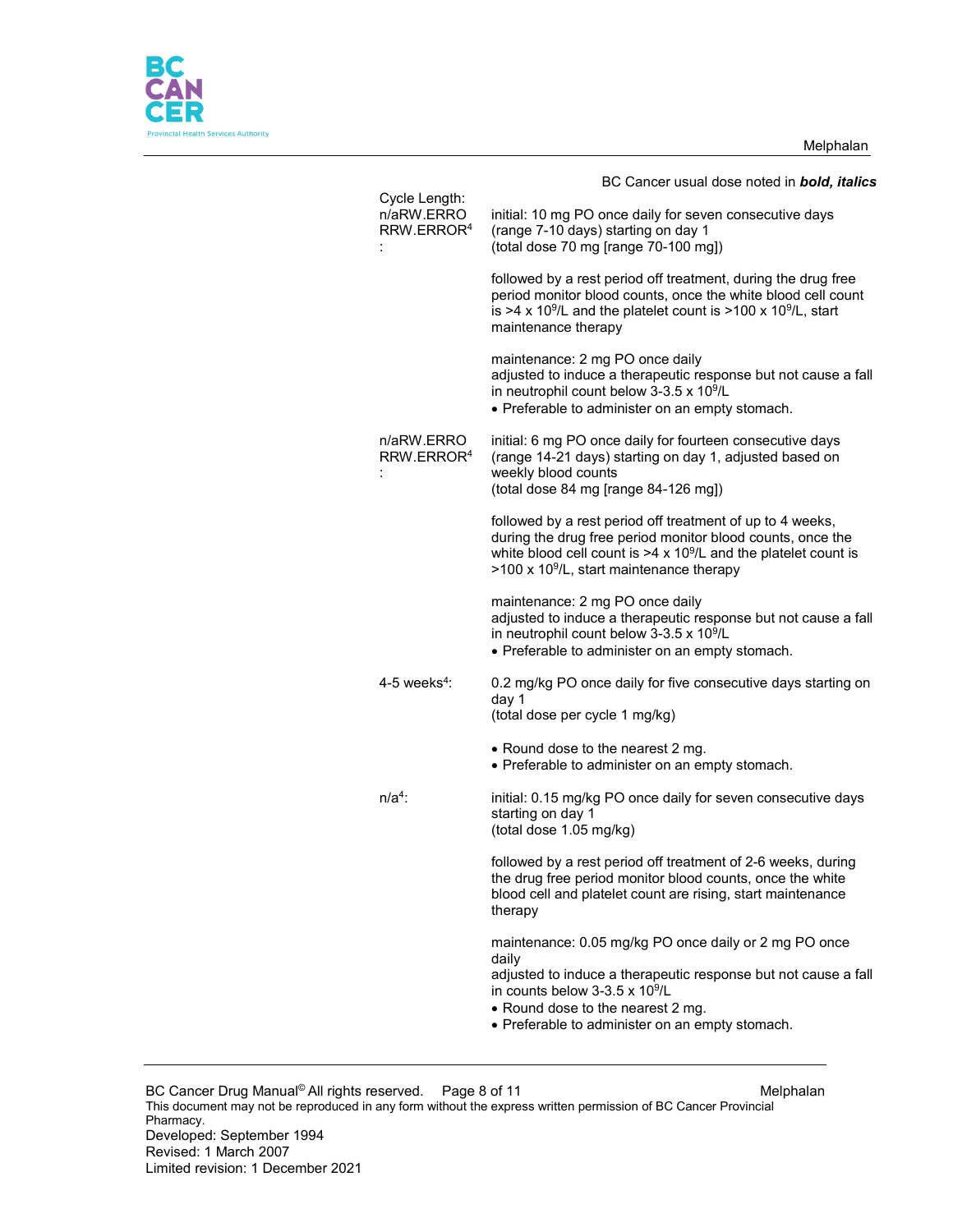Melphalan



|                             |                                                                                                                                                                                                                                                                                                                                                                                                                                            |                                                                                                                                                                  | BC Cancer usual dose noted in <b>bold, italics</b>                                          |  |
|-----------------------------|--------------------------------------------------------------------------------------------------------------------------------------------------------------------------------------------------------------------------------------------------------------------------------------------------------------------------------------------------------------------------------------------------------------------------------------------|------------------------------------------------------------------------------------------------------------------------------------------------------------------|---------------------------------------------------------------------------------------------|--|
| Intravenous:                | Cycle Length:<br>2-4 weeks <sup>4</sup> :                                                                                                                                                                                                                                                                                                                                                                                                  | 16 mg/m <sup>2</sup> IV for one dose on day 1 every two weeks for four<br>cycles, then repeated every four weeks<br>(total dose per cycle 16 mg/m <sup>2</sup> ) |                                                                                             |  |
|                             |                                                                                                                                                                                                                                                                                                                                                                                                                                            | • Adjusted on the basis of nadir blood counts.                                                                                                                   |                                                                                             |  |
|                             | <b>Bone marrow</b><br>transplant <sup>32</sup> :                                                                                                                                                                                                                                                                                                                                                                                           | <b>Stem Cell Transplant (PBSCT)</b><br>(total dose 200 mg/m <sup>2</sup> )                                                                                       | 200 mg/m <sup>2</sup> IV for one dose on day -1 of Peripheral Blood                         |  |
|                             |                                                                                                                                                                                                                                                                                                                                                                                                                                            | Note: these doses are fatal without BMT.                                                                                                                         |                                                                                             |  |
| <b>Perfusion Method:</b>    |                                                                                                                                                                                                                                                                                                                                                                                                                                            | see paragraph following Parenteral Administration table                                                                                                          |                                                                                             |  |
| Concurrent radiation:       | generally melphalan should not be used concurrently with radiation <sup>4</sup> ;<br>melphalan has been used with radiation when the benefits were believed to<br>outweigh the risks                                                                                                                                                                                                                                                       |                                                                                                                                                                  |                                                                                             |  |
| Dosage in myelosuppression: | modify according to protocol by which patient is being treated; if no guidelines<br>available, refer to Appendix "Dosage Modification for Myelosuppression"                                                                                                                                                                                                                                                                                |                                                                                                                                                                  |                                                                                             |  |
| Dosage in renal failure:    | dose reduction should be considered, <sup>1,4</sup> although melphalan is eliminated<br>primarily by nonrenal mechanisms, patients with renal impairment are at risk for<br>uremic marrow suppression <sup>4</sup> ; numerous dosing guidelines exist:<br>• The manufacturer suggests a 50% dose reduction of the IV dose if BUN > 11<br>mmol/L.<br>suggested dose adjustment for IV or PO <sup>6,33</sup> ; not to be used for BMT dosing |                                                                                                                                                                  |                                                                                             |  |
|                             |                                                                                                                                                                                                                                                                                                                                                                                                                                            | Creatinine clearance*                                                                                                                                            | <b>Dose</b>                                                                                 |  |
|                             |                                                                                                                                                                                                                                                                                                                                                                                                                                            | (mL/min)                                                                                                                                                         |                                                                                             |  |
|                             |                                                                                                                                                                                                                                                                                                                                                                                                                                            | >50                                                                                                                                                              | 100%                                                                                        |  |
|                             |                                                                                                                                                                                                                                                                                                                                                                                                                                            | 10-50                                                                                                                                                            | 75%                                                                                         |  |
|                             |                                                                                                                                                                                                                                                                                                                                                                                                                                            | < 10                                                                                                                                                             | 50%                                                                                         |  |
|                             | Calculated creatinine clearance                                                                                                                                                                                                                                                                                                                                                                                                            | $=$                                                                                                                                                              | $N^*$ x (140 - Age) x weight (kg)                                                           |  |
|                             |                                                                                                                                                                                                                                                                                                                                                                                                                                            | *For males $N = 1.23$ ; for females $N=1.04$                                                                                                                     | Serum Creatinine in µmol/L                                                                  |  |
| Dosage in hepatic failure:  | no adjustment required <sup>1</sup>                                                                                                                                                                                                                                                                                                                                                                                                        |                                                                                                                                                                  |                                                                                             |  |
| Dosage in dialysis:         | not removed from plasma to any significant degree by hemodialysis,<br>hemoperfusion, <sup>4</sup> or peritoneal dialysis <sup>1</sup><br>• Continuous arteriovenous hemofiltration (CAVH): administer 75% of usual<br>$dose^{6,33}$                                                                                                                                                                                                        |                                                                                                                                                                  |                                                                                             |  |
| <b>Children:</b>            | in pediatric patients $6,7,9$                                                                                                                                                                                                                                                                                                                                                                                                              |                                                                                                                                                                  | safety and effectiveness in children not established <sup>4</sup> ; melphalan has been used |  |
| Intravenous:                | Cycle Length:<br>3-4 weeks $^{7,34}$ :                                                                                                                                                                                                                                                                                                                                                                                                     | 35 mg/m <sup>2</sup> (range 10-35 mg/m <sup>2</sup> ) IV for one dose on day 1<br>(total dose per cycle 35 mg/m <sup>2</sup> [range 10-35 mg/m <sup>2</sup> ])   |                                                                                             |  |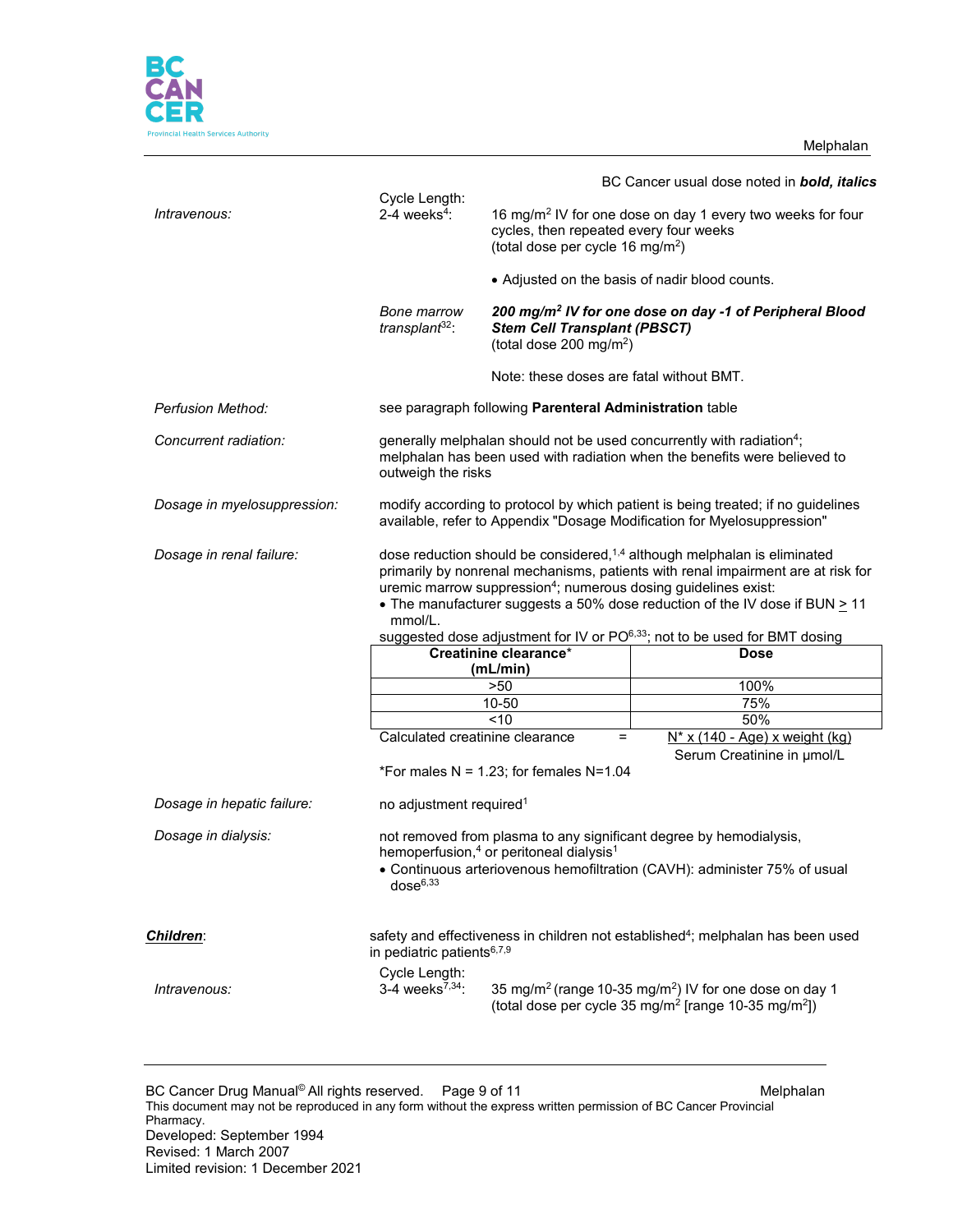

#### **REFERENCES:**

1. DRUGDEX® Evaluations (database on the Internet). Cytarabine. Thomson MICROMEDEX®, 2006. Available at: [www.micromedex.com.](http://www.micromedex.com/) Accessed 21 December, 2006

2. MARTINDALE - The Complete Drug Reference (database on the Internet). Cytarabine. Thomson MICROMEDEX®, 2006. Available at[: www.micromedex.com.](http://www.micromedex.com/) Accessed 21 December, 2006

3. MARTINDALE - The Complete Drug Reference (database on the Internet). Melphalan. Thomson MICROMEDEX®, 2006. Available at[: www.micromedex.com.](http://www.micromedex.com/) Accessed 6 November, 2006

4. GlaxoSmithKline. ALKERAN® product monograph. Mississauga, Ontario; 7 June 2006

5. McEvoy GK, editor. AHFS 2006 Drug Information. Bethesda, Maryland: American Society of Health-System Pharmacists, Inc.; . p. 1131-1135

6. Rose BD editor. Melphalan. Waltham, Massachusetts: UpToDate 14.3; [www.uptodate.com;](http://www.uptodate.com/) Accessed 6 November2006

7. Rose BD editor. Melphalan: Pediatric drug information. Waltham, Massachusetts: UpToDate 14.3[; www.uptodate.com;](http://www.uptodate.com/) Accessed 6 November2006

8. USPDI® Drug Information for the Health Care Professional (database on the Internet). Melphalan (Systemic). Thompson MICROMEDEX®, 2006. Available at: [www.micromedex.com.](http://www.micromedex.com/) Accessed 6 November, 2006

9. Pizzo PA, Poplack DG. Principles and Practice of Pediatric Oncology. 5th ed. Philadelphia: Lippincott - Raven; 2006. p. 310-311 10. Barlogie B, Kyle RA, Anderson KC, et al. Standard Chemotherapy Compared With High-Dose Chemoradiotherapy for Multiple Myeloma: Final Results of Phase III US Intergroup Trial S9321. J Clin Oncol 2006;24(6):929-936

11. BC Cancer Agency Lymphoma Tumour Group. (MYMP) BCCA Protocol Summary for Treatment of Multiple Myeloma Using Melphalan and Prednisone. Vancouver, British Columbia: BC Cancer Agency; 1 September 2006

12. Benedict WF, Baker MS, Haroun L, et al. Mutagenicity of cancer chemotherapeutic agents in the Salmonella/microsome test. Cancer Res 1977;37(7 Pt 1):2209-13

13. Witt KL, Bishop JB, Witt KL, et al. Mutagenicity of anticancer drugs in mammalian germ cells. Mutat Res 1996;355(1-2):209-34 14. Jason Hart MD. BC Cancer Agency Lymphoma Tumour Group. Personal communication. 18 January2007

15. Sano HS, Solimando Jr DA, Waddell JA. Melphalan and Prednisone (MP) Regimen for Multiple Myeloma. Hosp Pharm 2004;39(4):320-327

16. BC Cancer Agency Provincial Systemic Therapy Program. Provincial Systemic Therapy Program Policy III-20: Prevention and Management of Extravasation of Chemotherapy. Vancouver, British Columbia: BC Cancer Agency; 1 September 2006

17. BC Cancer. (SCNAUSEA) Guidelines for Prevention and Treatment of Chemotherapy-Induced Nausea and Vomiting in Adults. Vancouver, British Columbia: BC Cancer; 1 July 2020

18. Hesketh PJ, Kris MG, Basch E, et al. Antiemetics: ASCO Guideline Update. J Clin Oncol 2020;38(24):2782-2797 19. Roila F, Molassiotis A, Herrstedt J, et al. 2016 MASCC and ESMO guideline update for the prevention of chemotherapy- and radiotherapy-induced

nausea and vomiting and of nausea and vomiting in advanced cancer patients. Annals of Oncology 2016;27(supplement 5):v119 v133

20. Bechtel T, McBride A, Crawford B, et al. Aprepitant for the control of delayed nausea and vomiting associated with the use of high-dose melphalan for autologous peripheral blood stem cell transplants in patients with multiple myeloma: a phase II study . Support Care Cancer 2014;22(11):2911-2916

21. Trigg ME, Inverso DM. Nausea and vomiting with high-dose chemotherapy and stem cell rescue therapy: a review of antiemetic regimens. Bone Marrow Transplantation 2008;42:501-506

22. Schmitt T, Goldschmidt H, Neben K, et al. Aprepitant, granisetron, and dexamethasone for prevention of chemotherapyinduced nausea and vomiting after high-dose melphalan in autologous transplantation for multiple myeloma: results of a randomized, placebo-controlled phase III trial. J Clin Oncol 2014;32(30):3413-3420

23. Solimando Jr DA, Bressler LR, Kintzel PE, Geraci MC. Drug Information Handbook for Oncology. 2nd ed. Hudson, Ohio: Lexi-Comp, Inc.; 2001

24. Samuels BL, Bitran JD. High-dose intravenous melphalan: a review. J Clin Oncol 1995;13(7):1786-99

25. DeVita VT, Hellman S, Rosenberg SA. Cancer Principles & Practice of Oncology. 6th ed. Philadelphia: Lippincott Williams & Wilkins; 2001. p. 2640

26. Leukemia/Bone Marrow Transplant Program of British Columbia. Leukemia/BMT Manual. 4th ed. Vancouver, British Columbia: Vancouver Hospital and Health Sciences Centre / BC Cancer Agency; 2003. p. 27

27. Drug Interaction Facts [database on the Internet]. Cytarabine. Facts and Comparisons 4.0, Available at: [http://online.factsandcomparisons.com,](http://online.factsandcomparisons.com/) 2006

28. Sviland L, Robinson A, Proctor SJ, et al. Interaction of cimetidine with oral melphalan. A pharmacokinetic study. Cancer Chemother Pharmacol 1987;20(2):173-175

29. Rose BD editor. Lexi-Interact™ Online. Waltham, Massachusetts: UpToDate 14.3; [www.uptodate.com;](http://www.uptodate.com/) Accessed 6 November2006

30. Aspri Pharma Canada Inc. (for Aspen Pharma Trading Limited). ALKERAN® product monograph. Concord, Ontario; 12 January 2015

31. Trissel LA. Handbook on injectable drugs. 13th ed. Bethesda, Maryland: American Society of Health-System Pharmacists; 2005. p. 956-962

BC Cancer Drug Manual© All rights reserved. Page 10 of 11 Metal and the Melphalan This document may not be reproduced in any form without the express written permission of BC Cancer Provincial Pharmacy. Developed: September 1994 Revised: 1 March 2007 Limited revision: 1 December 2021